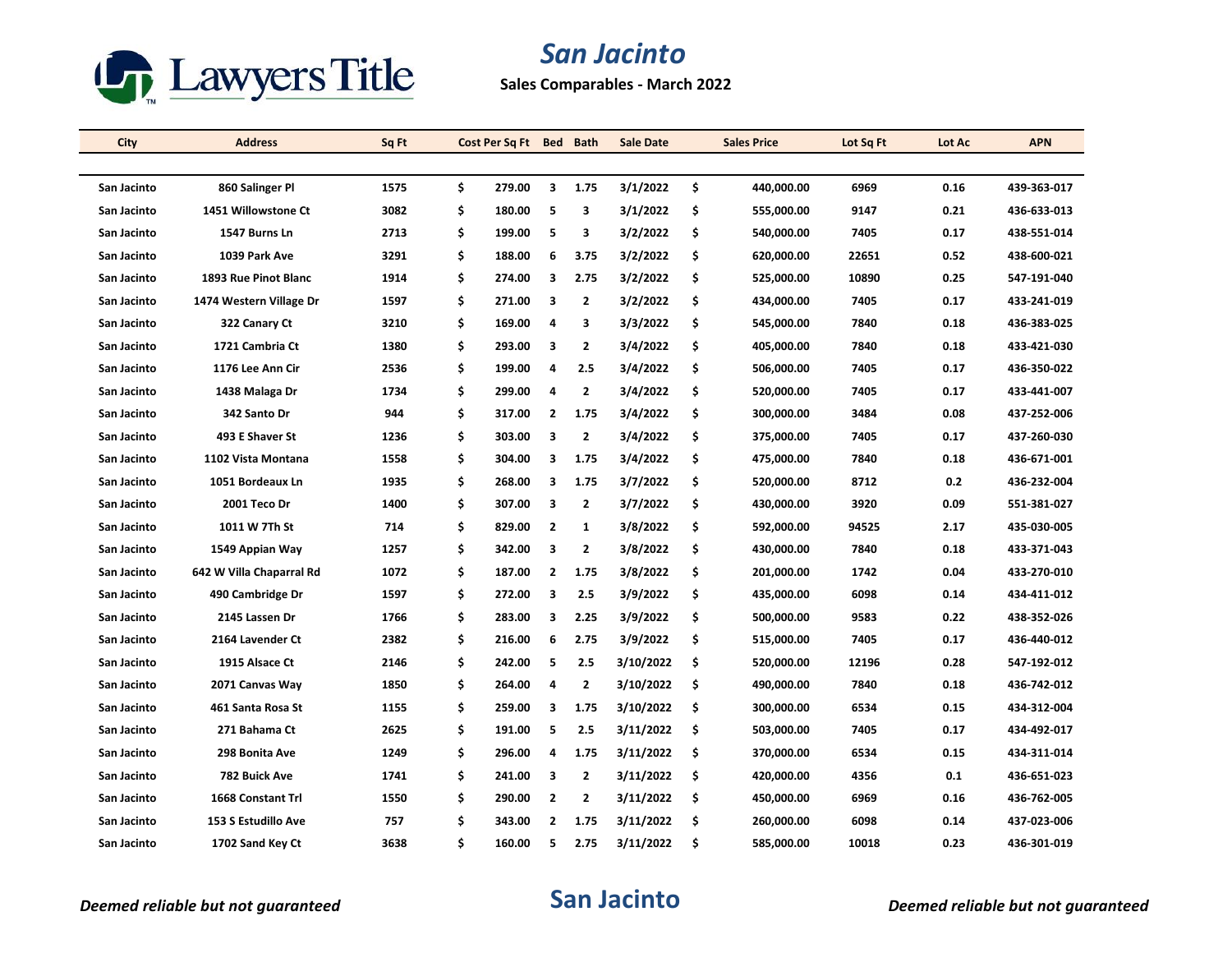

## *San Jacinto*

**Sales Comparables - March 2022**

| City        | <b>Address</b>           | Sq Ft | Cost Per Sq Ft | <b>Bed</b>     | <b>Bath</b>             | <b>Sale Date</b> |     | <b>Sales Price</b> | Lot Sq Ft | Lot Ac | <b>APN</b>  |
|-------------|--------------------------|-------|----------------|----------------|-------------------------|------------------|-----|--------------------|-----------|--------|-------------|
|             |                          |       |                |                |                         |                  |     |                    |           |        |             |
| San Jacinto | 2150 Warwick St          | 2456  | \$<br>207.00   | 4              | 2.75                    | 3/11/2022        | \$  | 510,000.00         | 7840      | 0.18   | 436-381-010 |
| San Jacinto | 410 E Main St            | 1420  | \$<br>158.00   | з              | 2                       | 3/14/2022        | \$  | 225,000.00         | 10454     | 0.24   | 437-171-004 |
| San Jacinto | 198 S Mistletoe Ave      | 1323  | \$<br>234.00   | 4              | 1.75                    | 3/14/2022        | \$  | 310,000.00         | 6534      | 0.15   | 437-102-014 |
| San Jacinto | <b>502 S Rosario Ave</b> | 1284  | \$<br>303.00   | $\overline{2}$ | 3.5                     | 3/14/2022        | \$  | 390,000.00         | 14374     | 0.33   | 437 141 006 |
| San Jacinto | 1071 Laurelhurst Hts     | 3581  | \$<br>153.00   | 5              | 3.5                     | 3/15/2022        | \$  | 550,000.00         | 8712      | 0.2    | 434-530-026 |
| San Jacinto | 776 Park Ave             | 2227  | \$<br>205.00   | 4              | 2.75                    | 3/15/2022        | \$  | 458,000.00         | 10890     | 0.25   | 438-520-003 |
| San Jacinto | 581 Pooish Ave           | 2346  | \$<br>219.00   | 3              | 2.5                     | 3/15/2022        | \$  | 515,000.00         | 8712      | 0.2    | 432-330-004 |
| San Jacinto | 2127 Roanoke St          | 2456  | \$<br>208.00   | 4              | 2.75                    | 3/15/2022        | \$  | 512,000.00         | 7405      | 0.17   | 436-380-003 |
| San Jacinto | 1893 Villines Ave        | 2244  | \$<br>207.00   | 3              | 2                       | 3/15/2022        | \$  | 465,000.00         | 7405      | 0.17   | 438-550-005 |
| San Jacinto | 1945 Kensington Dr       | 1400  | \$<br>296.00   | 3              | $\overline{2}$          | 3/16/2022        | \$  | 415,000.00         | 4356      | 0.1    | 551-381-050 |
| San Jacinto | 1263 Sandy Nook          | 2778  | \$<br>194.00   | 4              | 2.75                    | 3/16/2022        | -\$ | 540,000.00         | 9147      | 0.21   | 434-542-011 |
| San Jacinto | 321 Canary Ct            | 3210  | \$<br>172.00   | 4              | 3                       | 3/17/2022        | \$  | 555,000.00         | 7405      | 0.17   | 436-383-028 |
| San Jacinto | 645 S Lyon Ave           | 2508  | \$<br>265.00   | 4              | $\mathbf{2}$            | 3/17/2022        | \$  | 665,000.00         | 207781    | 4.77   | 436-490-036 |
| San Jacinto | 1263 Avenida Floribunda  | 1405  | \$<br>330.00   | 3              | 1.75                    | 3/18/2022        | \$  | 465,000.00         | 6534      | 0.15   | 438-403-012 |
| San Jacinto | 1187 Avenida Roundelay   | 1809  | \$<br>259.00   | 3              | 1.75                    | 3/18/2022        | \$  | 470,000.00         | 7840      | 0.18   | 438-391-014 |
| San Jacinto | 358 Crystal Dr           | 864   | \$<br>359.00   | $\overline{2}$ | 1                       | 3/18/2022        | \$  | 311,000.00         | 3920      | 0.09   | 437-252-034 |
| San Jacinto | 469 E Evans St           | 902   | \$<br>332.00   | $\overline{2}$ | 1.75                    | 3/18/2022        | \$  | 300,000.00         | 3049      | 0.07   | 437-340-086 |
| San Jacinto | 1139 Pardee St           | 1741  | \$<br>245.00   | 3              | $\mathbf{2}$            | 3/21/2022        | \$  | 428,000.00         | 5227      | 0.12   | 436-650-013 |
| San Jacinto | 292 Pomegranate St       | 1859  | \$<br>255.00   | 3              | $\overline{\mathbf{2}}$ | 3/21/2022        | \$  | 475,000.00         | 8712      | 0.2    | 432-093-009 |
| San Jacinto | 1131 Vista Montana       | 1558  | \$<br>289.00   | 3              | 1.75                    | 3/21/2022        | \$  | 451,000.00         | 7840      | 0.18   | 436-671-017 |
| San Jacinto | 2958 Silent Spring Ln    | 2867  | \$<br>207.00   | $\overline{a}$ | 4                       | 3/22/2022        | \$  | 595,000.00         | 9147      | 0.21   | 432-222-021 |
| San Jacinto | 775 Verona Ave           | 1185  | \$<br>309.00   | $\overline{2}$ | 1.75                    | 3/22/2022        | \$  | 367,000.00         | 4356      | 0.1    | 433-322-012 |
| San Jacinto | 1410 Chase St            | 1475  | \$<br>308.00   | 3              | 2                       | 3/23/2022        | \$  | 455,000.00         | 7405      | 0.17   | 433-382-006 |
| San Jacinto | 1787 N Ella Mae Ln       | 1564  | \$<br>257.00   | 4              | 1.75                    | 3/23/2022        | \$  | 402,000.00         | 9147      | 0.21   | 433-212-007 |
| San Jacinto | 1951 Hershey Ct          | 1242  | \$<br>326.00   | 3              | 2                       | 3/23/2022        | \$  | 405,000.00         | 7405      | 0.17   | 436-393-035 |
| San Jacinto | 536 Reposo St            | 1079  | \$<br>329.00   | $\overline{2}$ | 1.5                     | 3/23/2022        | \$  | 355,000.00         | 3920      | 0.09   | 434-402-031 |
| San Jacinto | 2337 Sonoma Dr           | 1599  | \$<br>297.00   | 3              | 1.75                    | 3/23/2022        | \$  | 475,000.00         | 11325     | 0.26   | 438-375-006 |
| San Jacinto | 603 Attenborough Way     | 1285  | \$<br>320.00   | 3              | $\mathbf{2}$            | 3/24/2022        | \$  | 412,000.00         | 3920      | 0.09   | 434-431-001 |
| San Jacinto | 421 E Commonwealth Ave   | 2048  | \$<br>267.00   | $\overline{2}$ | 2.75                    | 3/24/2022        | \$  | 548,000.00         | 65340     | 1.5    | 439-112-002 |
| San Jacinto | 1244 Periwinkle Pl       | 2723  | \$<br>195.00   | $\overline{a}$ | 2.75                    | 3/24/2022        | \$  | 532,000.00         | 7405      | 0.17   | 436-481-013 |